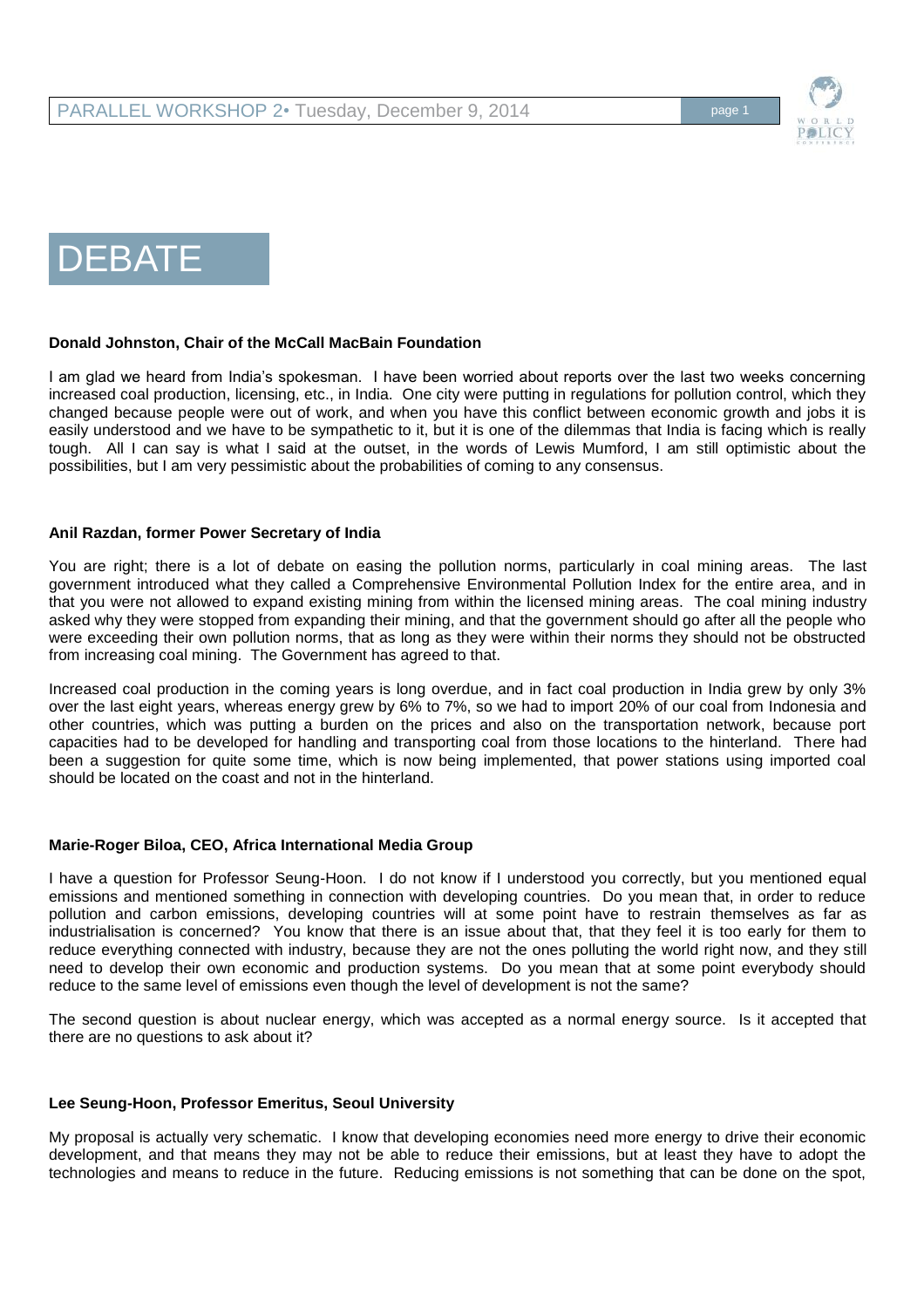

but should be undertaken over time, so what I am saying is this. No one can insist on equal rights for every individual from the beginning; I do not think that will be accepted by the Americans, Europeans, Japanese or other developed economies. If the big emitters do not agree with the principle, the principle is useless, so we should consider the situation of those big emitters so as to minimise the shock to them, on the basis of the equal reduction principle.

However, equal reduction may mean that even developing economies must reduce their emission of greenhouse gases. But perhaps you may be able to trade off your future obligation against present needs, so that you may now emit more than is allowed under equal reduction, and in total, after ten or 20 years, your emission quota is fulfilled. That is what I was saying. Therefore, according to my scheme, if it is adopted, then it is most likely that developing economies will sell their rights to develop their economies, and that money is a very useful resource for developing countries with which to buy advanced green technologies, so you can continue your economic development by greening your energy consumption. That is what I am saying.

### **Anil Razdan, former Power Secretary of India**

I just want to comment on these two observations. When we talk about emissions quotas, it necessarily brings out the concept of per capita emissions, and if you use that as a base, you have to understand that the developing world needs to increase its per capita limits. It has to be within reasonable limits, and I agree that you cannot go in for an unbridled growth strategy on fossil fuels. However, if there are cleaner technologies, there are issues on IPR, and this must be funded directly, and not through a CDA mechanism alone. There was a CDA mechanism in place, but at the moment it has collapsed owing to the carbon price. That mechanism, in the view of many developing countries, provided a mechanism for only the developed countries to increase their own industrial output, and a market in the developing countries for sure, without really understanding a universal obligation to make cleaner technology available worldwide. Just as in the case of combatting tuberculosis or any other scourge, there is international funding for that. You do not ask the afflicted country to pay the price if there is an epidemic.

Therefore, we do need clean technology in the future, and it is a burden that must be shared equally by all, because there is a difference between what you can afford today and the next higher price for clean technology. The case for a country like India, at least, is that we will not want the entire technology for free, but that the difference between the two has to be borne by those countries who have a higher per-capita emissions share, so that there is equity in the whole structure.

#### **Richard Cooper, Professor of International Economics at Harvard University**

The second question was on nuclear power. Do you want to comment on that?

## **Anil Razdan, former Power Secretary of India**

Regarding nuclear power, safety is a major issue, particularly after what happened in Fukushima, and in fact in India we had to substantially delay the commissioning of one of our nuclear plants because there was local agitation, and the very clear signal given to them was that, even if they had to delay it by a year or two, they had to make sure they took the public into their confidence and double-check that all the systems were in order. The fast breeder reactor in fact was also slowed down a bit, but we believe in safety first, and of course nuclear is an option which we believe is there for India, because we want to get to our stage three, which is the utilisation of thorium, which we have in plenty. We are committed to that and I think we are moving towards that.